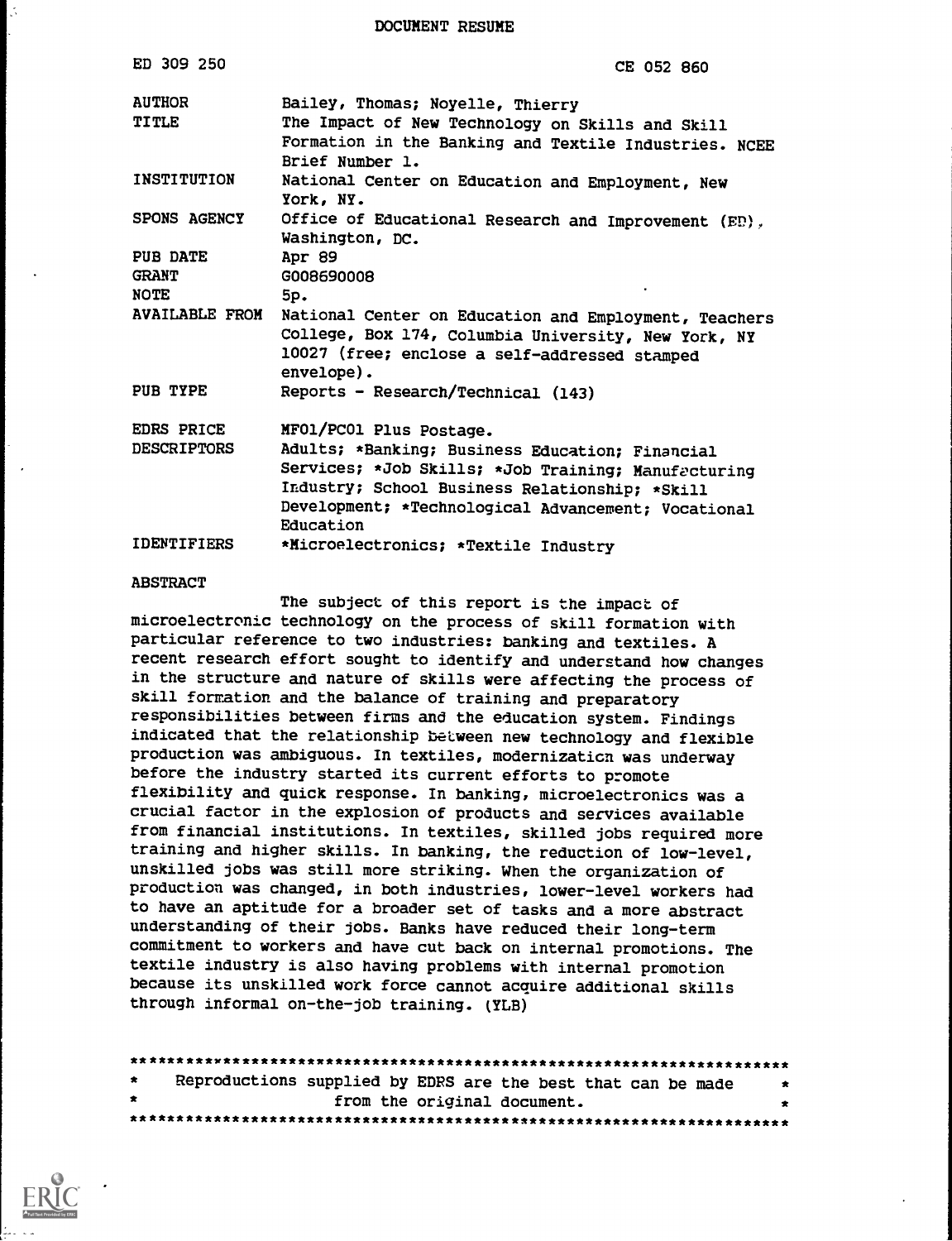

ISSN 0889 8049

**.S. DEPARTMENT OF EDUCATION<br>of Educational Research and Improvement** ED CATIONAL RESOURCES INFORMATION CENTER (ERIC) received from the person or organization °hymning it □ Minor changes have been made to improve ,<br>reproduction quality

Points of view or opinions stated in this document.<br>ment ido inot inecessarily irepresent iofficial.<br>CERt position or policy

# The Impact of New Technology on Skills and<br>Skill Formation in the  $\frac{d}{d}$  Skill Formation in the Banking and Textile Industries

by Thomas Bailey and Thierry Noyelle

1=4 related micro-electronic technologies The diffusion of computers and during the last twenty years has resulted in profound changes in the U.S. production system. The age of mass production, as argued in The Second Industrial Divide (Piore & Sabel, 1984), is coming to an end; it is being replaced by a new economy, one characterized by more competition, shorter-run production, greater diversity, and faster changes in the output of both manufacturing and service industries.

This view is consistent with those of other social scientists (Bell, 1973; Stanback et al., 1981) who believe that the era of mass production is being superseded by one of customized production, in which producers of both goods and services strive to meet the demands of increasingly splintered and segmented markets.

Micro-electronics can play a critical role both in creating the climate for customized production and segmented markets, and in helping firms adapt to these new circumstances. When linked to critical changes in traditional institutional arrangements, including those affecting the division of labor, internal firm organization, and industrial structure, this new technology- -known as distributed data processing--can bring about fundamental changes in skill requirements and the skill formation process at all levels of the occupational hierarchy.

### THE IMPACT OF MICRO-ELECTRONICS ON SKILLS AND TRAINING

Most recent research on the impact of the new computer technology on skills has been driven the "de-skilling" thesis first put  $FKC$  th in the mid- and late 1970s

(Bell, 1973; Braverman, 1974). Although the research remains inconclusive, our reading of the literature, as well as the results of our own research in the banking, insurance, textile and apparel industries, suggests that microelectronics in and of itself can have ambiguous effects on the skills required to carry out the tasks involved in the production of goods and services. But when it is linked to organizational and institutional changes needed to respond to the emerging demands of today's market and competitive environment, several generalizations about the effects of micro-electronics are emerge:

- Micro-electronics is eliminating, rather than increasing, the lowest skilled jobs, at least in core manufacturing and services firms. To the extent that the number of these jobs is growing, they are doing so outside of the large firms, either in auxiliary industries, such as food service, or in small subcontracting firms.
- Micro-electronics broadens skill requirements for middle-level jobs; one worker now may have to perform many tasks previously fragmented and performed by several workers.
- Micro-electronics calls for a growing cadre of skilled technical and professional personnel and greater specialization of managerial personnel.

Surprisingly, the research on employment and technology has little to say about the impact of micro-electronic technology on the process of skill formation.

Neither has it sought to identify trends in training processes or the educational and training implications of the changes underway.

Our research, then, seeks to identify and understand how changes in the structure and nature of skills are affecting the process of skill formation and, in particular, the balance of training and preparatory responsibilities between firms and the education system. It does so, initially, through research in two industries: banking and textiles.

# NCEE BRIEF Number 1 / April, 1989

#### CHANGING SKILLS AND SKILL FORMATION IN THE BANKING INDUSTRY

'NATIONAL CENTER ON EDUCATION AND EMPLOYMENT.

In banking, computerization has contributed to a proliferation of products and services, increased customization, greater emphasis on dealing with customers, sharpened competition, and rapid market shifts. Moreover, market and technological developments are causing major changes in the traditional structure of skills, and the entire process of skill formation is being reshaped as a result.

The developments that took place at two medium-size banks--Bank A, a bank in a major regional market center with a well-developed branch system, and Bank B, a wholesale institution that serves corporate clients--illustrate changes in skill requirements and formation in this industry.

Bank A. At Bank A, middle-level jobs were significantly altered by the introduction of new technology and the proliferation and diversification of consumer services--themselves the products of new technology. These developments were particularly evident in the branch system, where just under one-third of the bank's employees were employed.

In the early 1980s, when competition intensified, products multiplied, automation facilitated product delivery, and consumer sophistication increased, the bank began to shift from an emphasis on "order taking" to a new emphasis on "selling." Selling the new products required a different type of employee than the local high-schooleducated worker previously employed by the branch banks. Initially, the bank split ten or twelve full-time jobs in each branch into part-time jobs to reflect its peak hours, and advertised for collegeeducated poople to fill them.

The bank also needed branch employees who could play a key role in both managing the bank's ongoing relationship with customers and selling the bank's products.

Today, bank management considers a two-year college education to be a minimum requirement for carrying out the problem-definition and problemsolving functions that are now an

1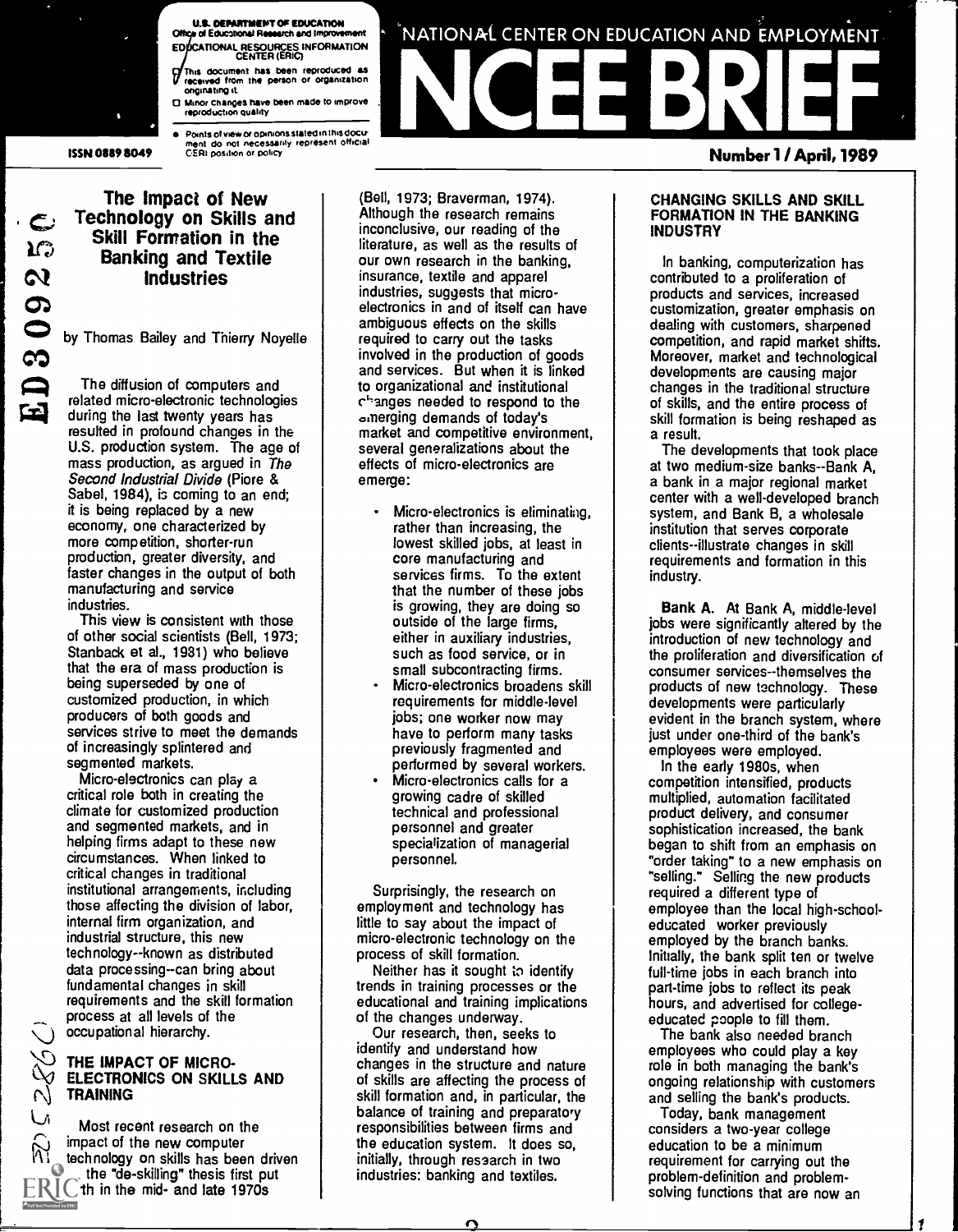essential part of the job. The bank provides additional training for product knowledge (the number of products has leaped from five or six to several dozen in only ten years), customer service, and sales skills. At the same time, there has been a shift away from lesser educated clerks who worked primarily on specialized form-handling tasks. The total of these changes is a sharp rise in both entry-level educational prerequisites and inhouse training.

Bank B. At Bank B, the impact of new technology has rested more heavily on upper-level employees. Wholesale banks, such as Bank B, offer corporations a broad array of transactional services and thus have traditionally had many small departments and a high ratio of managers and professionals to clerks. Nearly 40 percent of the employees are officers, and there is a substantial share of technical personnel just below the officer level.

Previously, most employees were hired just out of high school, entered in clerical positions, and learned the business as they moved up the ladder. Today, wholesale banks offer corporations a great many new, typically computer-based services; to develop and sell the new products, specialists and experts are needed such as system engineers, system analysts, actuarial specialists, and security traders. The old "generalist" managers at Bank B did not have the requisite skills to fill these positions, nor did they have the expertise to develop an in-house system and to recruit specialists in the outside market: system analysts and programmers, securities traders, and human resources managers to refocus the whole human resource strategy of the bank. Thus, for example, the bank has had to purchase a corporate cash management system from an outside vendor.

At present, the bank is recruiting MBAs for positions as loan officers and credit analysts, supplementing their training by sending them to graduate-level finance courses, and putting them through an 18-month job-rotation program within the bank. Software development projects are staffed with in-house personnel and

2 L<sub>\_\_\_\_\_\_\_\_</sub>

outside specialists hired on a project basis.

Lessons. Several lessons have emerged from our banking industry study:

- The industry is undergoing a fundamental reshuffling of skills and training, which puts enormous pressure on banks to hire, train, or otherwise develop a very different kind of labor force, at very different levels of the occupational structure than they did ten years ago.
- The impact of computers on the development of new banking services and markets has been at least as important as their impact on the reorganization of traditional functions, such as checking and savings accounts.
- There are differences in the impact of technology on various occupational levels. The development of an enormous number of numbercrunching activities has eliminated the need for most low-skilled jobs (file clerks, messengers, and low-level statistical clerks).
- Enhanced communication and information processing has led to a broadening of skills for middle-level personnel. Many responsibilities associated with customer interaction are filtering down from the uppertier to middle-tier personnel.
- Upper-level personnel are increasingly expected to be specialists--accountants, system designers, marketers, product developers, bond traders, and so forth--rather than generalists trained primarily to manage the clerks who deliver the banking service.
- The industry now relies more on outside education, although there has also been an increase in product training and certain kinds of behavioral training that are not provided adequately by the traditional
- education system. Institutional factors have acted to constrain the process of adjustment. A corporate

tradition of internal promotions and a corporate culture that emphasizes firm loyalty created a tremendous strain on the firms' ability to change.

#### CHANGING SKILLS AND SKILL FORMATION IN THE TEXTILE INDUSTRY

The broad changes affecting the economy in the 'ast decade have had profound effects on the U.S. textile industry. Imports have continued to grow, and the industry has needed to produce an increasing number of styles and fashions. Although the training needs of the industry are changing, its efforts and the education system's to work together have met with only sporadic success.

The system of education institutions and firm-based training that prepares the industry's work force has been hit by two interrelated yet separate shocks: (1) workers must be trained to operate, maintain, and repair new sophisticated equipment, and (2) the shift in focus to service, quality of product, and flexible manufacturing processes requires production workers to have new skills and abilities.

There are many studies of the textile indust y and textile technology, yet none focuses on the interaction between technology and industry training. The information provided here was developed in extensive interviews--in six firms in 1985 and six in 1987, three of them repeated from the earlier interviews, and in interviews with faculty at several education institutions. The smallest firm had just over 1,000 employees and the largest had over 50,000; all were engaged in technological or educational innovations.

Since the 1970s, the textile industry has been experiencing a revolution in production technologies, demand for the industry's products, and competition, especially from abroad. Its use of low-skilled labor and the widespread diffusion of the basic textile production process has made the industry especially vulnerable to competition from cheap foreign labor. Many marginal firms have closed and the survivors have

 $\alpha$  flat  $\alpha$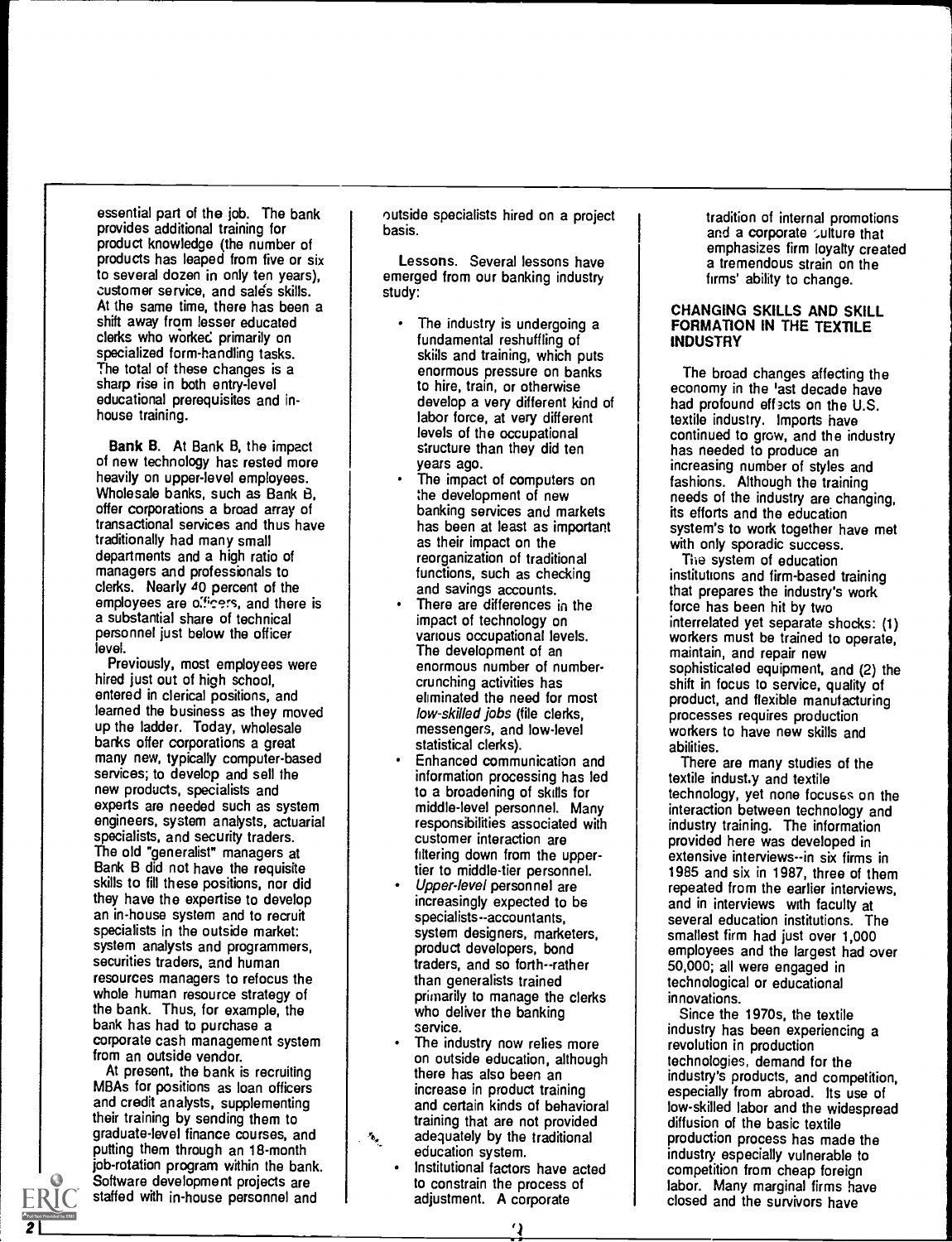The National Center on Education and Employment conducts research on the implications of changes in the economy and job markets for all levels of our education and training system.

carried out major modernization and automation programs.

Historically, U.S. textile firms have preferred to concentrate on large production runs of standardized items for a mass market (Toyne et al., 1984, ch. 8). However, the greater segmentation of markets, faster changing of styles, and fasterchanging fashion seasons have shrunk the market for large production runs of identical fabric.

Thus, the textile industry had to become more responsive to an increasingly volatile and varied market. But there remains a conflict between cost and flexibility that technological progress has been slow in resolving. New management practices and new ways of organizing production within the same technological setting can also resolve the conflict, and these innovations as much as the technology itself have profound implications for recruiting and training workers.

Many firms are experimenting with innovative methods of production organization, management, and training of their employees, but these steps are still tentative and only beginning to take hold in the largest firms. Moreover, experiments often include only one department or, in a multiplant firm, one mill. Nevertheless, managers who have experimented with chances in the division of labor believe that improvements in efficiency throughout the plant can be made by switching from a narrow, task-oriented conception of the worker's role to one in which teams of employees work together to accomplish a joint project. The central question for purposes of this study is how the education system needs to adjust so that it can most effectively prepare a work force for a modern and flexible production process.

Changing Skills. In the textile industry, skill needs are rising, and the ratio of operators and laborers to more skilled workers is falling. At one time, many jobs in textiles simply involved moving material from one place to another; many of these jobs have been eliminated by automation. At the same time, the reased sophistication of the chines has reduced the number

of operators relative to more skilled maintenance and repair personnel.

Even though the number of operators has been reduced, many operators' jobs are actually more demanding. First, because modern machinery is more expensive and errors more costly, operators must have a broader understanding of the production process. Second, because of the increase in the number of styles produced by each mill, many operators are likely to be engaged in a greater variety of activities. As a result, some firms are experimenting with broader job definitions and teamwork strategies.

Most machines now have microprocessors and other electronic components as well as sophisticated sensors and yarn splicers and knotters. Thus, skilled technicians must be able to follow complicated manuals and updates provided by the manufacturers. Obviously, literacy is much more important. Also, the increasing demands as a result of greater style changes, more involvement with product development, and practical innovations are changing technicians' work even more than operators'.

Skills Formation. The traditional employment structure in the textile industry called for the internal promotion of employees from unskilled, entry-level jobs to progressively more complex operator jobs. Those with aptitude and interest were then trained as fixers or supervisors, and sometimes even plant managers. With the exception of generic occupations, such as air conditioning mechanic, skilled textile workers had no specialized training and usually were not high school graduates.

One implication of this system is that there is not much of a role for a junior college or vocational education system in the training of skilled workers for the basic textile jobs. For example, in North Carolina, the state with the greatest number of textile jobs, there is little interaction between the industry and the community colleges.

However, the old system of internal promotion is increasingly problematic. Employers are having difficulty in promoting their unskilled and semi-skilled employees. As a

 $\overline{\mathbf{a}}$ 

result, three trends are beginning to emerge:

- An increasing concern for the quality of secondary school education;
- An increase in training by the textile firms and equipment manufacturers;
- A small increase in the use of the community college system to upgrade current employees.

There is no trend toward hiring community college gradi ates with no textile experience di,ectly into skilled production level jobs. Instead, the industry is trying to incorporate the additional educational demands into the traditional internal promotion system, either through internal training or through using the community colleges for upgrading.

Implications for the Future of Textile Education. Education Content. An analysis of the textile industry's education needs in relation to the industry's markets and technology reveals that:

- The industry needs a work force with better basic literacy and technical skills. Thus, it has a large stake in the quality of the local secondary education system.
- Since workers at all levels are expected to operate in a more uncertain and less well-defined environment, they need to have a more abstract understanding of their various roles. Educators need to develop an understanding of how they can better prepare students at all levels for such an environment.
- As work moves from a mass production focus to one that emphasizes flexibility, group interaction and social skills become more important for skilled and less-skilled workers alike. Students' abilities to work cooperatively need to be strengthened.

Internal and External Education and Training. Rather than focusing on the hiring of skilled workers from the outside labor market, the longrim interests of the textile industry would be better served by